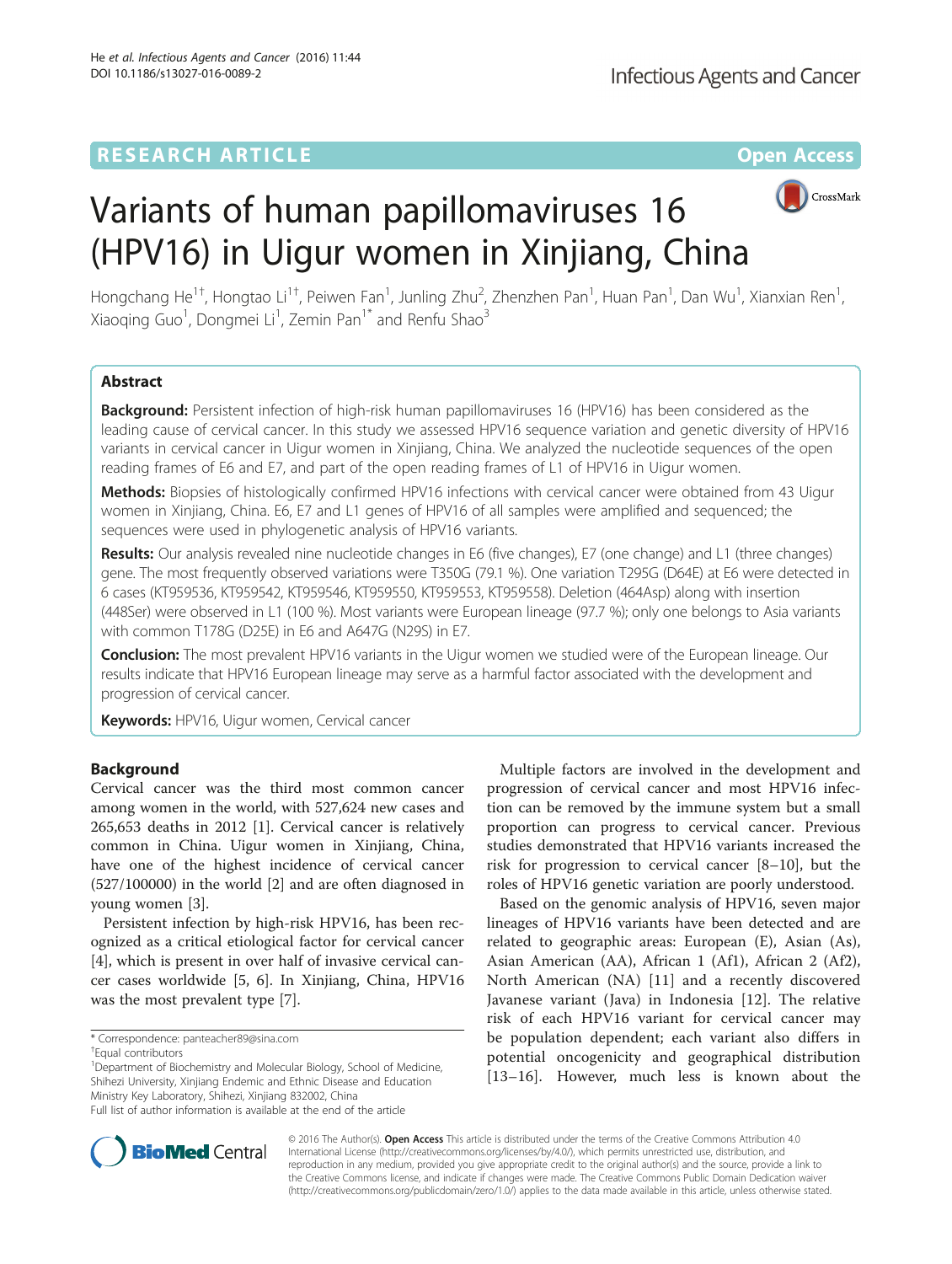epidemiology of HPV16 variants and their association with cervical cancer in Uigur women in Xinjiang, China.

Several mutations in E6 and E7, L1 genes may have great influence on the efficiency of infection, viral antigenicity and immunogenicity. A number of studies have suggested that the non-European variants have an increased risk for progression to high-grade squamous intraepithelial lesions (HSIL) when compared with European variants [[9, 10](#page-6-0), [17](#page-6-0)]. The E6 and E7 viral oncogenes are consistently present in all stages of HPVmediated cervical cancers and interact with cellular proteins tightly linked to several signaling pathways [[18\]](#page-6-0). Moreover, Almajhdi et al. demonstrated that oncoproteins E6 and E7 could be considered as promising targets for prophylactic HPV vaccine [\[4](#page-6-0)]. The major L1 capsid proteins have the property to self-assemble into virus-like particles (VLPs), which generated protective effects by immunization against papillomavirus disease [\[19](#page-6-0), [20](#page-6-0)] and can be used as an ideal target for immunotherapeutic approaches against HPV-induced cervical cancer [[21](#page-6-0)–[23](#page-6-0)].

In Xinjiang, previous research showed that HPV16 was the most prevalent HPV type in Uigur women [\[24](#page-6-0)]. We analyzed the nucleotide sequences of E6, E7 and L1 genes from cervical cancer to investigate the diversity of HPV16 variants and evaluate the risks of HPV16 variants associated with cervical cancer in Uigur women in Xinjiang, China.

#### Methods

# Sample collection

Biopsies of histologically confirmed HPV16 infections with cervical cancer were obtained from 43 Uigur women, who attended the People Hospital of Kashi (southern Xinjiang) and the People Hospital of Autonomous region (northern Xinjiang) during the years 2011 to 2014. 20 of the 43 women were residents of the southern Xinjiang, and the other 23 were in the northern Xinjiang. All of the cases were identified as squamous carcinomas. The diagnosis of histopathological grades was examined independently by two gynecologic pathologists. Tissues were stored at 4 °C no more than 24 h after surgical removal and subsequently cut into small fragments and stored in liquid nitrogen for genomic DNA extraction. Informed consent was obtained from all patients and the study protocol was reviewed and approved by the ethics committees of the hospitals.

#### DNA extraction and typing of HPV

DNA was extracted from the 43 cervical samples with the SK1252 Genomic DNA Isolation kit (Shanghai Sangon Biological Engineering Technology and Services Company) according to the manufacturer's instruction. HPV16 DNA was identified by polymerase chain reaction (PCR) using HPV16-specific primers (Table 1).

#### PCR amplification and sequencing

Fragments of HPV16 E6, E7 and L1 were amplified by PCR (Table 1). Each PCR was 50 μl containing 20 pmoles of each primer, 50 mM KCl, 2.5 mM  $MgCl<sub>2</sub>$ , 100 mM Tris–HCl, pH 8.3, 0.1 % Triton X-100, 50 μM of each dNTP, 1.8 U of HotStar Taq polymerase (QIA-GEN) and 5 μl template DNA. The cycling conditions were: 94 °C for 5 min; 30 cycles of 55 °C for 45 s, 72 °C for 60 s, 94 °C for 15 s, 55 °C for 45 s, 72 °C for 5 min. Sequencing primers were listed in Table 1.

## Phylogenetic analysis of HPV16 variants

PCR products were purified using SAP (Promega) and Exo I (Epicentre) and sequenced directly using ABI Big-Dye Terminator v3.1 Cycle Sequencing Kit on a DNA analyzer (ABI3130XL) at the Genesky Biotechnologies Inc (Shanghai, China). Single Nucleotide Polymorphisms (SNP) were analyzed by software Polyphred and were aligned with the prototype (GenBank: NC\_001526.2) [[25\]](#page-7-0) and other variants, As (GenBank: AF534061; AB88 9492), Af-1 (GenBank: AF472508; HQ644238), AA (GenBank: AF402678), and AA1 (GenBank: HQ644247).

| <b>Table 1</b> Primers for HPV16 detection, amplification and sequencing |  |
|--------------------------------------------------------------------------|--|
|--------------------------------------------------------------------------|--|

|                 | Primer name | Primer sequence                 | Gene area covered (bp) |
|-----------------|-------------|---------------------------------|------------------------|
| HPV16 detection | pHPV16 E6-F | 5'-GACCCAGAAAGTTACCACAG-3'      | 146-374                |
|                 | pHPV16 E6-R | 5'-CACAACGGTTTGTTGTATTG-3'      |                        |
| E6/E7           | 16E6-15 N   | 5'-AAACTAAGGGCGTAACCGAAATC-3'   | 44-910                 |
|                 | 16E7-16C    | 5'-CAGCCTCTACATAAAACCATCCAT-3'  |                        |
|                 | 16E6-13 N   | 5'-AACCGAAATCGGTTGAACCG-3'      | 60-857                 |
|                 | 16F7-13C    | 5'-TGCAGGATCAGCCATGGTAGAT-3'    |                        |
|                 | $MY11-N$    | 5'-GCMCAGGGWCATAAYAATGG-3'      | 6602-7013              |
| 1               | MY09-C      | 5'-CGTCCMARRGGAWACTGATC-3'      |                        |
|                 | GP-N        | 5'-CTGTGGTWGATACYACWCGCAGTAC-3' | 6656-7013              |

F forward primer, R reverse primer, N normal strand, C complementary strand. Degenerate primers used : M = A/C; R = A/G; W = A/T; Y = C/T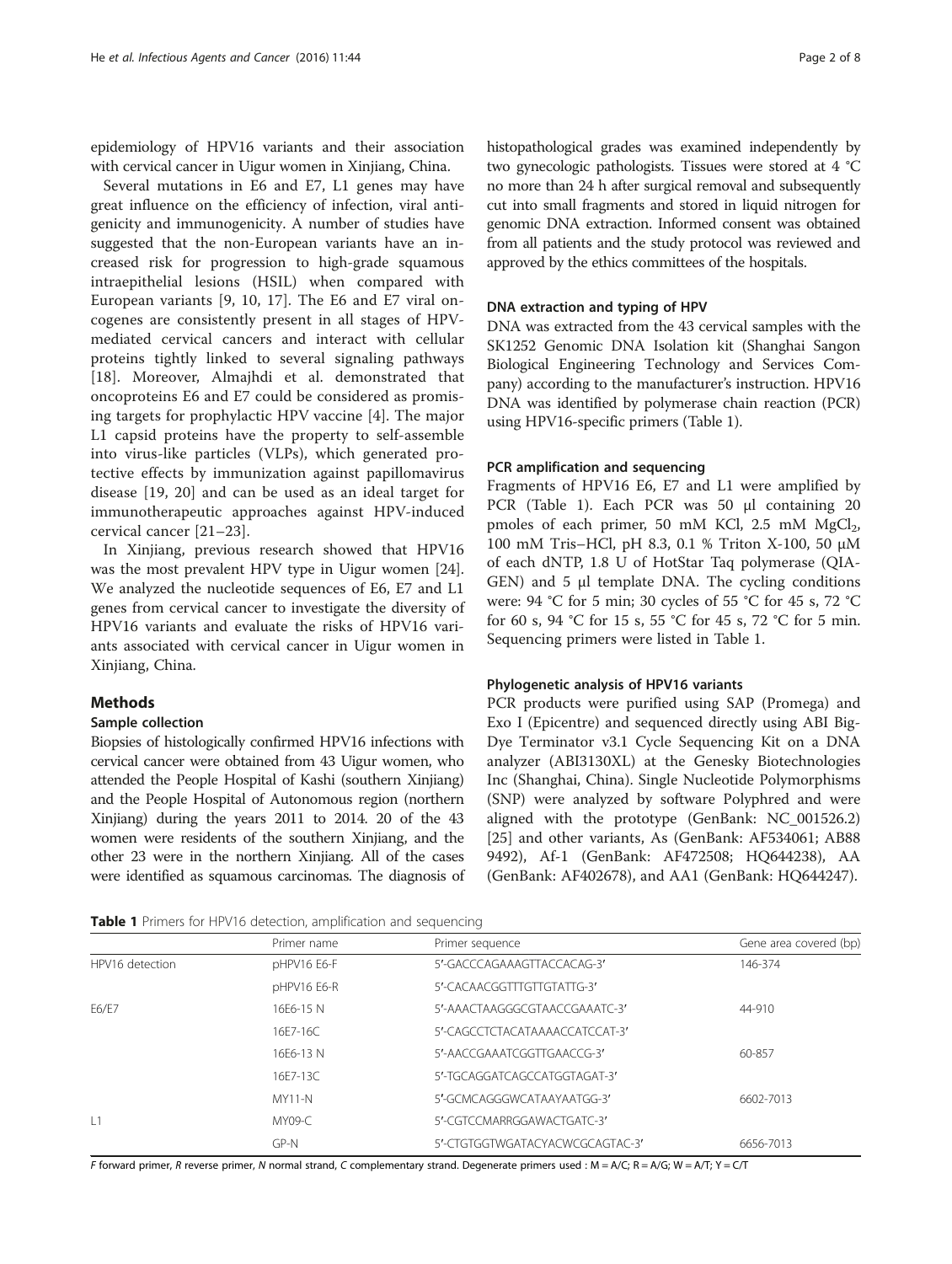<span id="page-2-0"></span>The sequences of E6, E7 and L1 genes were subsequently assembled together using Sequence Matrixv 1.7.8 (http://dx.doi.org/[10.1111/j.1096-0031.2010.00329.x\)](http://dx.doi.org/10.1111/j.1096-0031.2010.00329.x). Phylogenetic trees were built by MEGA 6 [[26](#page-7-0)] (Fig. 1).

### GenBank accession numbers

The sequences generated in this study were deposited in GenBank with accession numbers KT959524 to

KT959566 for E6, KT966608 to KT966650 for E7 and KT966651 to KT966689 for L1 genes.

### Results

Forty-three full-length E6, E7 and 39 partial L1 genes (nt 6659–7023) were successfully amplified and sequenced. Sequences obtained were compared to the HPV16 prototype reference (European prototype, NC\_001526.2).

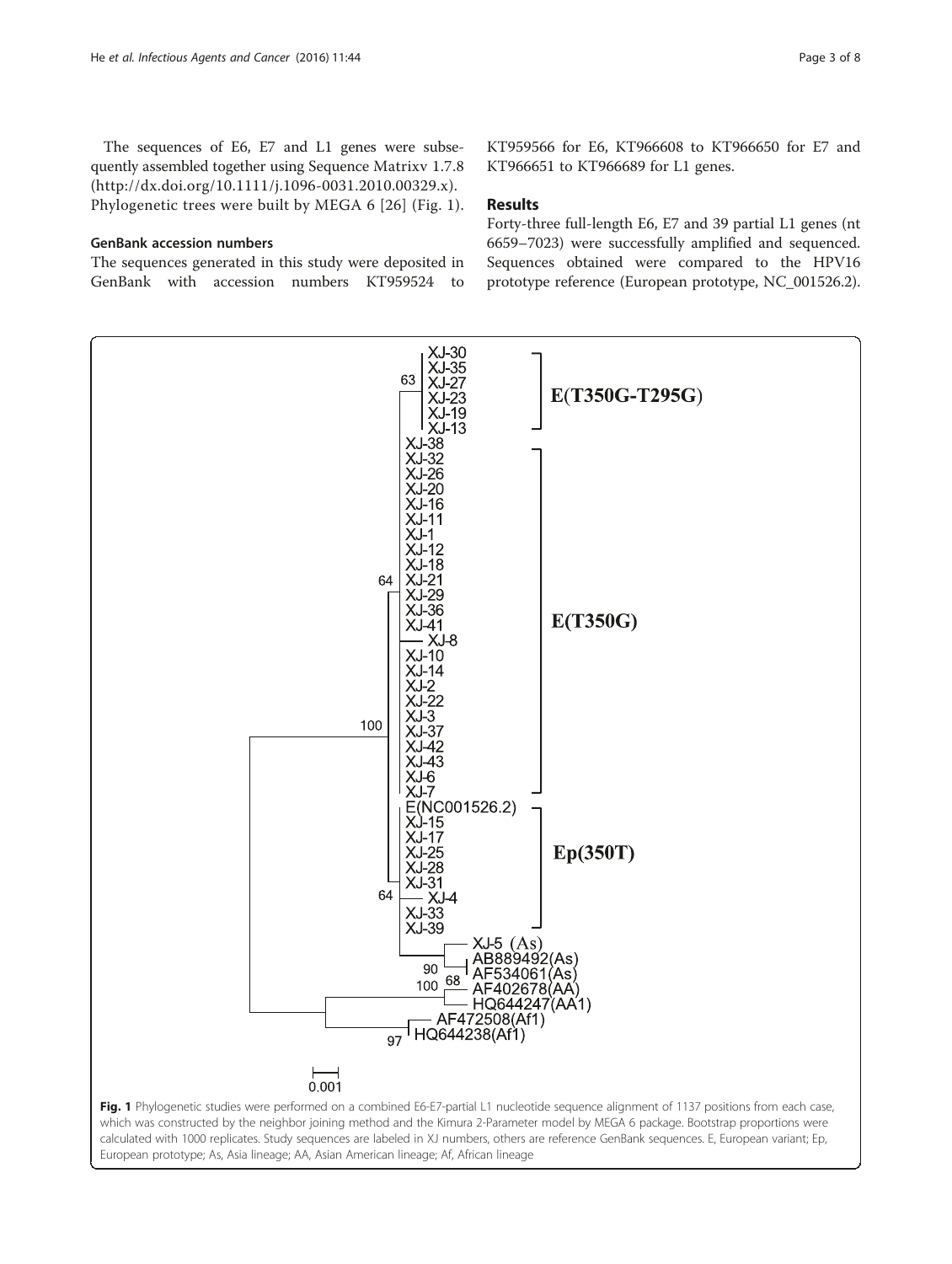<span id="page-3-0"></span>

|  | Table 2 Nucleotide sequence variations in HPV16 of E6, E7, L1 ORFs, lineage classification and predicted amino acid changes |  |
|--|-----------------------------------------------------------------------------------------------------------------------------|--|
|--|-----------------------------------------------------------------------------------------------------------------------------|--|

|                        |        |            |      |              | E6               |        |        | $\mathsf{E}7$                                                                                          |                | L1        |                                                                                                        |
|------------------------|--------|------------|------|--------------|------------------|--------|--------|--------------------------------------------------------------------------------------------------------|----------------|-----------|--------------------------------------------------------------------------------------------------------|
| HPV16Varians           |        |            | G96A | A131C        | T178G            | T295G  | T350G  | A647G                                                                                                  | 6901-6902      | 6951-6953 | A6989G                                                                                                 |
| Amino acid changes     |        |            |      |              | D <sub>25E</sub> | D64E   | L83V   | <b>N29S</b>                                                                                            | 448insSer      | 464delAsp |                                                                                                        |
| E Referene             |        |            | G    | $\mathsf{A}$ | T                | $\top$ | $\top$ | $\mathsf{A}% _{\mathsf{A}}^{\prime}=\mathsf{A}_{\mathsf{A}}^{\prime}=\mathsf{A}_{\mathsf{A}}^{\prime}$ | insATC/GTC     | delGAT    | $\mathsf{A}% _{\mathsf{A}}^{\prime}=\mathsf{A}_{\mathsf{A}}^{\prime}=\mathsf{A}_{\mathsf{A}}^{\prime}$ |
| ${\sf AA}$             |        |            | G    | $\mathsf{A}$ | Τ                | $\top$ | G      | $\mathsf{A}$                                                                                           | ATC            | GAT       | $\mathsf{A}% _{\mathsf{A}}^{\prime}=\mathsf{A}_{\mathsf{A}}^{\prime}=\mathsf{A}_{\mathsf{A}}^{\prime}$ |
| As                     |        |            | G    | $\mathsf{A}$ | G                | $\top$ | $\top$ | G                                                                                                      | ATC            | GAT       | A                                                                                                      |
| $\mathsf{A}\mathsf{f}$ |        |            | G    | $\mathsf{A}$ | Τ                | $\top$ | $\top$ | $\mathsf{A}$                                                                                           | $\sf ATC$      | GAT       | A                                                                                                      |
|                        |        | Prevalence |      |              |                  |        |        |                                                                                                        |                |           |                                                                                                        |
| $XJ-4$                 | $E$ P  | No.(%)     |      |              |                  |        |        |                                                                                                        | ATC            | GAT       | $\mathsf g$                                                                                            |
| $XJ-25$                | EP     | 8 (18.6)   |      |              |                  |        |        |                                                                                                        | ATC            | GAT       |                                                                                                        |
| $XJ-28$                | EP     |            |      |              |                  |        |        |                                                                                                        | $\mathsf{ATC}$ | GAT       |                                                                                                        |
| $XJ-15$                | $E$ P  |            |      |              |                  |        |        |                                                                                                        | $\mathsf{ATC}$ | GAT       |                                                                                                        |
| $XJ-17$                | EP     |            |      |              |                  |        |        |                                                                                                        | ATC            | GAT       |                                                                                                        |
| $XJ-31$                | EP     |            |      |              |                  |        |        |                                                                                                        | $\mathsf{ATC}$ | GAT       |                                                                                                        |
| $XJ-33$                | EP     |            |      |              |                  |        |        |                                                                                                        | ATC            | GAT       |                                                                                                        |
| $XJ-39$                | EP     |            |      |              |                  |        |        |                                                                                                        | $\sf ATC$      | GAT       |                                                                                                        |
| $XJ-1$                 | E-350G | 34 (79.1)  |      |              |                  |        | G      |                                                                                                        | ATC            | GAT       |                                                                                                        |
| $XJ-2$                 | E-350G |            |      |              |                  |        | G      |                                                                                                        | ATC            | GAT       |                                                                                                        |
| $XJ-3$                 | E-350G |            |      |              |                  |        | G      |                                                                                                        | ATC            | GAT       |                                                                                                        |
| $XJ-6$                 | E-350G |            |      |              |                  |        | G      |                                                                                                        | $\mathsf{ATC}$ | GAT       |                                                                                                        |
| $XJ-7$                 | E-350G |            |      |              |                  |        | G      |                                                                                                        | $\mathsf{ATC}$ | GAT       |                                                                                                        |
| $XJ-8$                 | E-350G |            | a    |              |                  |        | G      |                                                                                                        | $\mathsf{ATC}$ | GAT       |                                                                                                        |
| $XJ-9$                 | E-350G |            |      |              |                  |        | G      |                                                                                                        | $\ast$         | $\ast$    |                                                                                                        |
| $XJ-10$                | E-350G |            |      |              |                  |        | G      |                                                                                                        | ATC            | GAT       |                                                                                                        |
| $XJ-11$                | E-350G |            |      |              |                  |        | G      |                                                                                                        | GTC            | GAT       |                                                                                                        |
| $XJ-12$                | E-350G |            |      |              |                  |        | G      |                                                                                                        | ATC            | GAT       |                                                                                                        |
| $XJ-14$                | E-350G |            |      |              |                  |        | G      |                                                                                                        | ATC            | GAT       |                                                                                                        |
| $XJ-16$                | E-350G |            |      |              |                  |        | G      |                                                                                                        | $\sf ATC$      | GAT       |                                                                                                        |
| $XJ-18$                | E-350G |            |      |              |                  |        | G      |                                                                                                        | ATC            | GAT       |                                                                                                        |
| $XJ-20$                | E-350G |            |      |              |                  |        | G      |                                                                                                        | ATC            | GAT       |                                                                                                        |
| $XJ-21$                | E-350G |            |      |              |                  |        | G      |                                                                                                        | ATC            | GAT       |                                                                                                        |
| $XJ-22$                | E-350G |            |      |              |                  |        | G      |                                                                                                        | ATC            | GAT       |                                                                                                        |
| $XJ-24$                | E-350G |            |      |              |                  |        | G      |                                                                                                        | $\sf ATC$      | GAT       |                                                                                                        |
| $XJ-29$                | E-350G |            |      |              |                  |        | G      |                                                                                                        | $\sf ATC$      | GAT       |                                                                                                        |
| $XJ-31$                | E-350G |            |      |              |                  |        | G      |                                                                                                        | ATC            | GAT       |                                                                                                        |
| $XJ-32$                | E-350G |            |      |              |                  |        | G      |                                                                                                        | ATC            | GAT       |                                                                                                        |
| $XJ-34$                | E-350G |            |      |              |                  |        | G      |                                                                                                        | $\ast$         | $\ast$    |                                                                                                        |
| $XJ-36$                | E-350G |            |      |              |                  |        | G      |                                                                                                        | ATC            | GAT       |                                                                                                        |
| $XJ-37$                | E-350G |            |      |              |                  |        | G      |                                                                                                        | ATC            | GAT       |                                                                                                        |
| $XJ-38$                | E-350G |            |      |              |                  |        | G      |                                                                                                        | $\sf ATC$      | GAT       |                                                                                                        |
| $XJ-40$                | E-350G |            |      |              |                  |        | G      |                                                                                                        | $\ast$         | $\ast$    |                                                                                                        |
| $XJ-41$                | E-350G |            |      |              |                  |        | G      |                                                                                                        | ATC            | GAT       |                                                                                                        |
| $XJ-42$                | E-350G |            |      |              |                  |        | G      |                                                                                                        | $\sf ATC$      | GAT       |                                                                                                        |
| $XJ-43$                | E-350G |            |      |              |                  |        | G      |                                                                                                        |                | GAT       |                                                                                                        |
|                        |        |            |      |              |                  |        |        |                                                                                                        | $\sf ATC$      |           |                                                                                                        |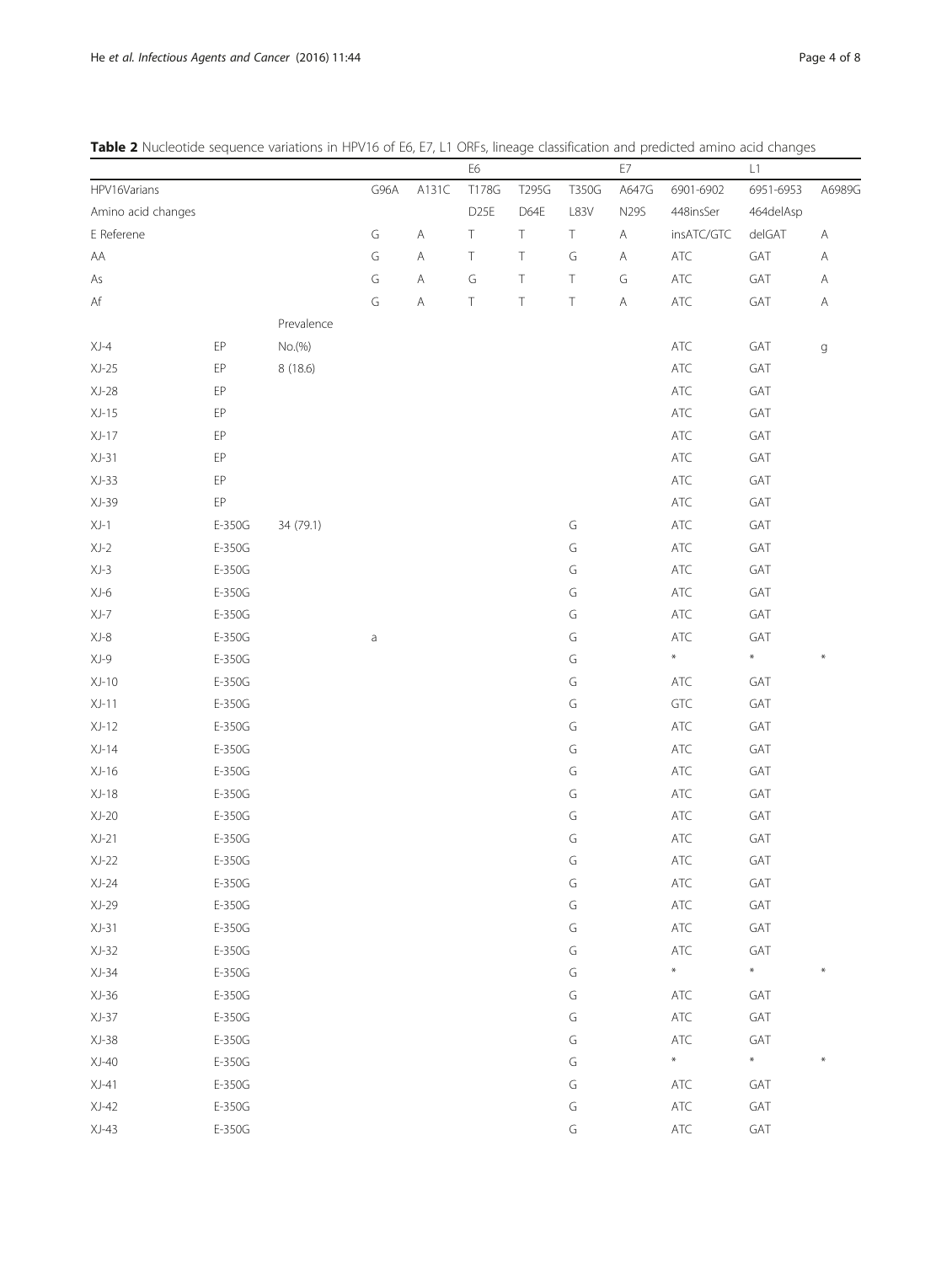| $XJ-13$ | $E-350G$ |                |     |              |     | G    | G    | <b>ATC</b> | GAT |     |
|---------|----------|----------------|-----|--------------|-----|------|------|------------|-----|-----|
| $XJ-19$ | $E-350G$ |                |     |              |     | G    | G    | ATC        | GAT |     |
| $XJ-23$ | $E-350G$ |                |     |              |     | G    | G    | <b>ATC</b> | GAT |     |
| $XJ-27$ | $E-350G$ |                |     |              |     | G    | G    | ATC        | GAT |     |
| $XJ-30$ | $E-350G$ |                |     |              |     | G    | G    | <b>ATC</b> | GAT |     |
| $XJ-35$ | $E-350G$ |                |     |              |     | G    | G    | ATC        | GAT |     |
| $XJ-5$  | AS       | 1(2.3)         |     | $\mathsf{C}$ | G   |      |      | ATC        | GAT |     |
|         | Mutation | Prevalence (%) | 2.3 | 2.3          | 2.3 | 14.0 | 79.1 | 100        | 100 | 2.4 |

Table 2 Nucleotide sequence variations in HPV16 of E6, E7, L1 ORFs, lineage classification and predicted amino acid changes (Continued)

Capital letters indicate variants with an amino acid change, Lower-case letters indicate silent mutations; The asterisk (\*) indicates which segment failure to amplification

Gene sequence variation in E6, E7 and partial L1 genes of HPV16 were shown in Table [2.](#page-3-0)

# E6 and E7 genes of HPV16

Six nucleotide changes were observed in E6 and E7 (Table [2](#page-3-0)), which contained four missense mutations and two silent mutations. The four missense mutations, T178G, T295G, T350G in E6 and A647G in E7, result in amino acid changes aspartic acid to glutamic acid (D25E), aspartic acid to glutamic acid (D64E), leucine to valine (L83V), and asparagine to serine (N29S), respectively. The point mutations at nt 131 (A to C) and nt 96 (G to A) were silent mutations. The most frequently observed variations were T350G (34/43, 79.1 %) and T295G (6/43, 14.0 %). Point mutation T295G was a novel variation, which has not been reported before (Fig. 2). Co-variations of T350G and T295G were found in six cases (Table [2\)](#page-3-0). In contrast to the high variation rate in E6, E7 gene was highly conserved in all samples,

except for A131C, T178G and A647G, which were present in one sample.

# L1 gene of HPV16

Our sequence analysis showed that three base pair (ATC/GTC) were inserted into nt 6901–6902 along with three base pair (GAT) deleted at nt 6951–6953 in all samples (100 %); thus, a serine was inserted in amino acid (aa) position 449 whereas an asparagine was deleted from aa position 464. The sequence insertions and deletions of HPV16 L1 gene have not been reported before. The variant with the nucleotide insertion (GTC) at nt 6901–6902 was only observed in one sample. In addition, a silent change at nt 6989 (A to G) was observed in one sample (Table [2](#page-3-0)).

# Phylogenetic analysis

Sequence analysis of a combined E6-E7-partial L1 nucleotide sequence alignment revealed that all of the

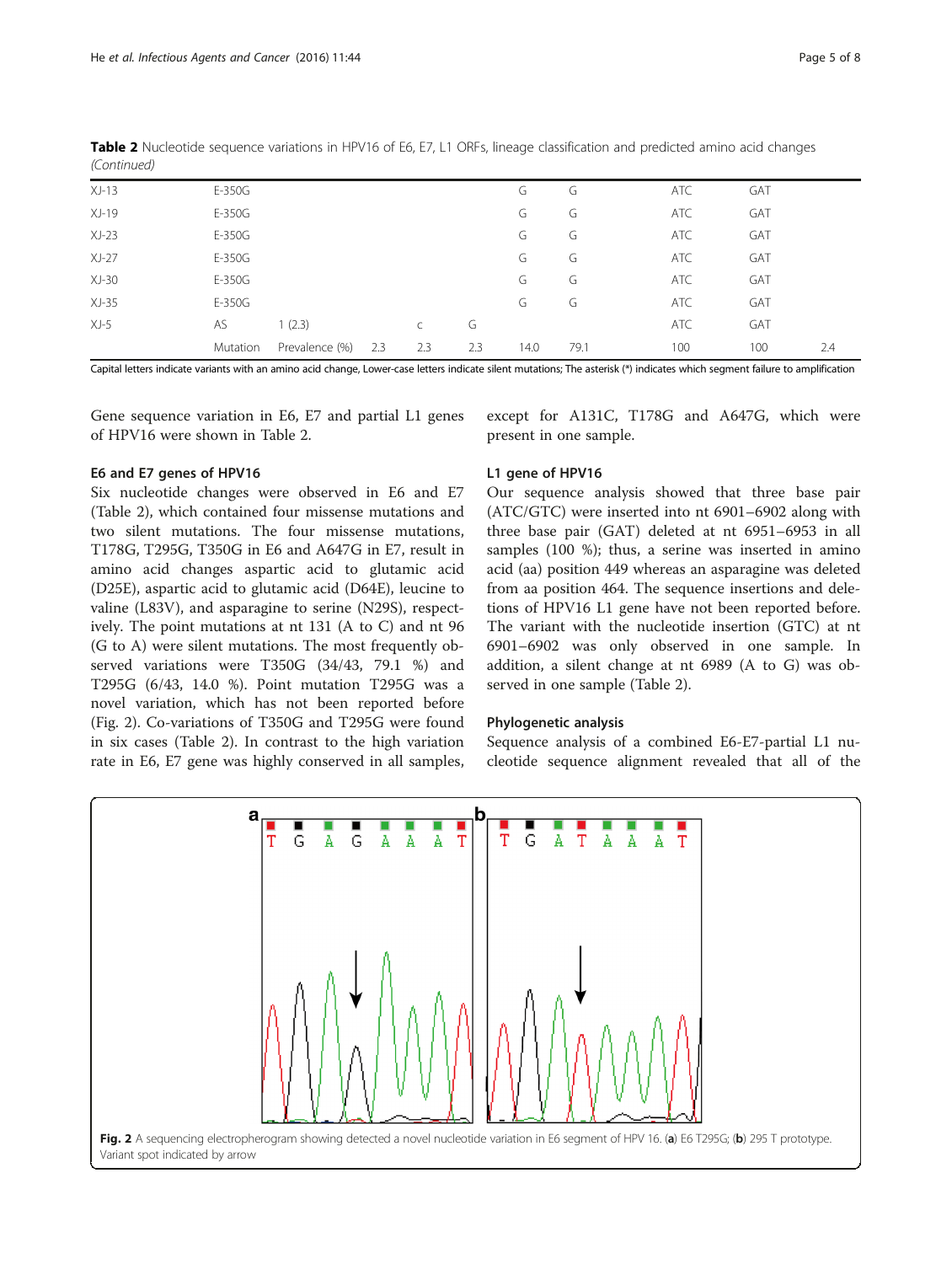HPV16 variants identified were in the European lineage (97.7 %) (see Fig. [1](#page-2-0); Additional file 1: Figures S1 and S2 for E6, E7 respectively in the supplemental material) except for one that was in the Asian lineage (AS), of which 8 out of 43 (19 %) to European prototype (350 T) and 34 out of 43 (81 %) were European variant (T350G). Of the 34 European variants, 28 (83.4 %) were the European variant (T350G). All of the 39 L1 sequences are in the European (E) lineage (see Additional file 1: Figure S3 in the supplemental material); none is in the Asian-American (AA) or African (Af) lineage.

# **Discussion**

Epidemiological data suggest that variants of the same HPV type are biologically distinct and may confer differential pathogenic risks [[8\]](#page-6-0). Hence, understanding the distribution of HPV16 variants is of great significance for designing regional vaccines. Several studies reported that the distribution of HPV16 variants among Chinese women were highly similar. Several lines of evidence indicated that most HPV16 variants were of Asian and European lineage [\[14](#page-6-0), [27](#page-7-0)–[29](#page-7-0)]. However, the distribution of HPV16 variants among Uigur women was much less studied.

In this study, we showed that the most prevalent HPV16 variant type in Xinjiang was the European lineage. In contrast, Asian lineage, which is prevalent in other regions in China, was absent in the Uigur women. It may be because of ethnically specific of Uigur. No variants in AA, NA, Af and Javanese lineages were observed. These results raised the possibility that European lineage has a preferential role in progression to malignancy and is associated with the development of invasive cervical cancer in Uigur women in Xinjiang.

Based on our results, the European lineage consisted of cases of 350 T prototype, cases of variant 350G (L83V), and 1 case of Asia variant. HPV16 E6 L83V variant is prevalent in high-grade lesions and is associated with progression of cervical malignancy in Moroccan [[30\]](#page-7-0); this variant was more prevalent than HPV16 E6 prototype 350 T in women with persistent infection and cervical disease progression [[31](#page-7-0), [32\]](#page-7-0). The functional implication of the L83V substitution requires more studies. In addition, novel nucleotide variation (T295G) is found in E6 gene of European variant in 6 cases, along with 350G mutation. Our results suggested that co-variations of T350G -T295G may be a specific characteristic of a newly potential sublineage within HPV16 European lineage in Uigur women of Xinjiang.

In good agreement with previous reports [[22,](#page-6-0) [33](#page-7-0), [34](#page-7-0)], the current study showed that E7 region was strongly conserved as compared to E6. We found only one mutation A647G (N29S), which is common in Asia women. One survey showed that amino acid change N29S in the E7 was frequent in cervical cancers [[28](#page-7-0)] and is associated with a higher monogenic risk in Korean women [[35\]](#page-7-0). Mutations at the Cys-X-X-Cys motifs showed that this region contributed to the transforming potential of E7 [\[36\]](#page-7-0). Similar mutants described by Alan et al. [[37](#page-7-0)] showed a decreased ability to transform BRK cells.

Surprisingly, at the L1 gene, three nucleotide variations were found. One silent and two novel nucleotide variations are found; three base pair (ATC/GTC) were inserted at nt 6901–6902 along with 3 base pair (GAT) deleted at nt 6951–6953 in all cases (Table [2\)](#page-3-0). This lead to a serine inserted in amino acid position 449 and an asparagine deleted from amino acid position 464. Any change may affect the efficiency of infection and viral antigenicity of the L1 protein. Additionally, this feature of L1 may be used to distinguish the European (E) and Non-European (NE) variants of HPV16. The structure and characteristics of the nucleotide variations and their functional implications require further investigations.

# Conclusion

We investigated the genetic variation of HPV16 in Uigur women in Xinjiang. Our results show that HPV16 variant of European lineage is the most common type in Uigur women in Xinjiang, which is markedly different from elsewhere in China. Future studies should expand into larger population of patients to evaluate the association between HPV16 variants and the risk for cervical cancer, and to understand the evolution of HPV16 variants in Uigur women in Xinjiang.

# Additional file

[Additional file 1:](dx.doi.org/10.1186/s13027-016-0089-2) Phylogenetic trees of HPV16 E6, E7 and L1 variants based on Neighbor Joining Molecular Phylogenetic analysis. Figure S1. Neighbor Joining Molecular Phylogenetic analysis using 43 nucleotide sequences of HPV16 E6 gene. Phylogenetic studies were performed on E6 nucleotide sequence alignment of 477 positions from each case, which was constructed by the neighbor joining method and the Kimura 2-Parameter model by MEGA 6 package. Bootstrap proportions were calculated with 1000 replicates. Study sequences are labeled in KT GenBank accession numbers, others are reference GenBank sequences. E, European variant; Ep, European prototype; As, Asia lineage; AA, Asian American lineage; Af, African lineage. Figure S2. Neighbor Joining Molecular Phylogenetic analysis using 43 nucleotide sequences of HPV16 E7 gene. Phylogenetic studies were performed on E7 nucleotide sequence alignment of 297 positions from each case, which was constructed by the neighbor joining method and the Kimura 2-Parameter model by MEGA 6 package. Bootstrap proportions were calculated with 1000 replicates. Study sequences are labeled in KT GenBank accession numbers, others are reference GenBank sequences. E, European variant; Ep, European prototype; As, Asia lineage; AA, Asian American lineage; Af, African lineage. Figure S3. Neighbor Joining Molecular Phylogenetic analysis using 39 nucleotide sequences of HPV16 L1 gene. Phylogenetic studies were performed on partial L1 nucleotide sequence alignment of 369 positions from each case, which was constructed by the neighbor joining method and the Kimura 2-Parameter model by MEGA 6 package. Bootstrap proportions were calculated with 1000 replicates. Study sequences are labeled in KT GenBank accession numbers, others are reference GenBank sequences. E, European variant; Ep, European prototype; As, Asia lineage; AA, Asian American lineage; Af, African lineage. (PDF 136 kb)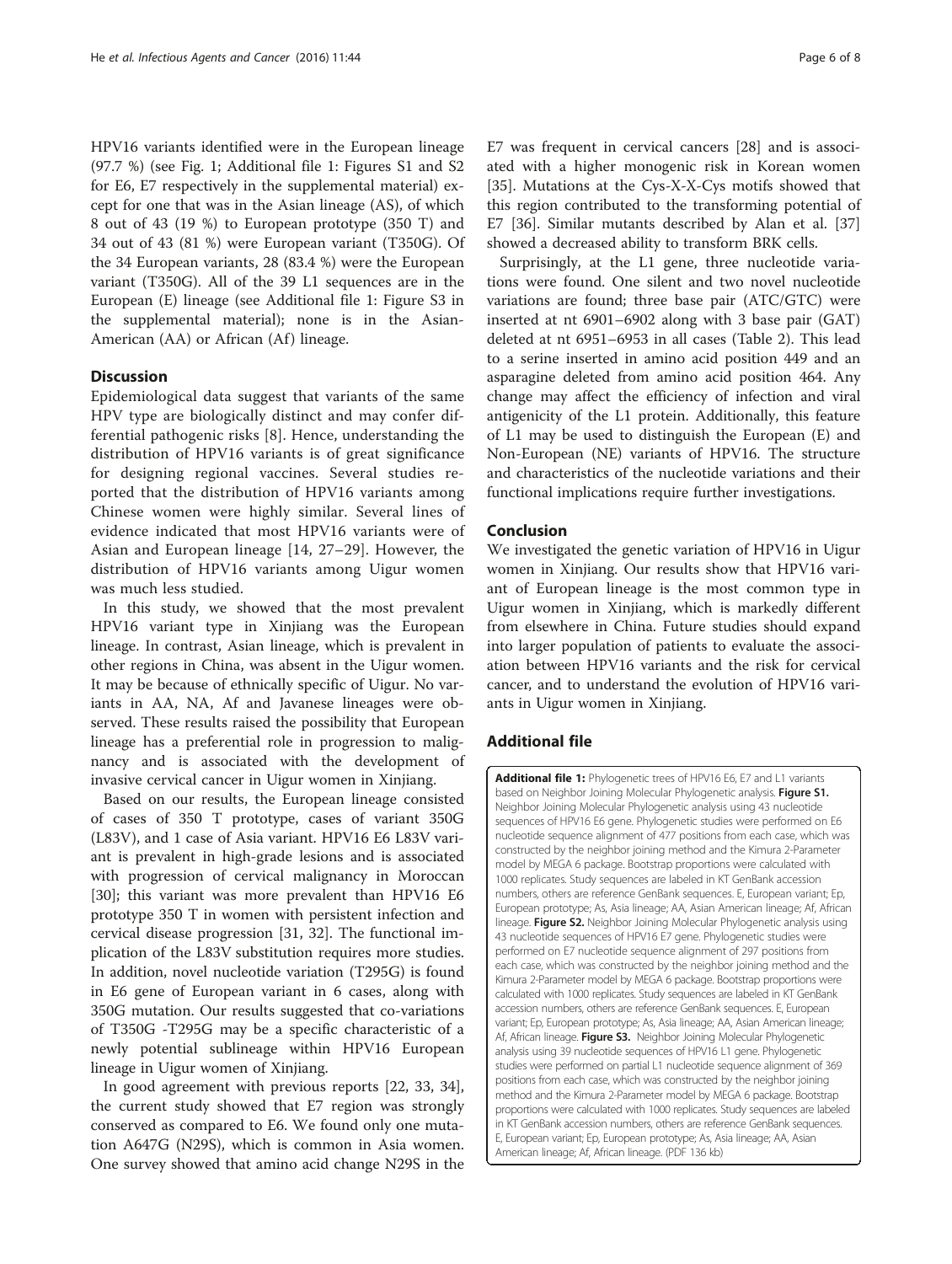#### <span id="page-6-0"></span>Abbreviations

AA, Asian American; Af1, African 1; Af2, African 2; As, Asian; D, aspartic acid; DNA, deoxyribonucleic acid; E, European; E, glutamic acid; HPV, human papillomaviruses; HPV16, human papillomaviruses 16; HSIL, high-grade squamous intraepithelial lesions; Java, Javanese variant; L, leucine; N, asparagine; NA, North American; NE, Non-European; PCR, polymerase chain reaction; S, serine; V, valine; VLPs, virus-like particles

### Acknowledgments

We are grateful to Dr. Renfu Shao for editorial assistance.

#### Funding

We acknowledge the financial supports by Natural Science Foundation of China (grant numbers U1503125, 30860302 and 30660193), the International Science and Technology Collaboration Project of Xinjiang Production and Construction Corps (grant numbers 2013BC003), National Science and Technology Supporting Project (grant numbers 20AI05B0503), the Scientific Research and Innovation Project of Shihezi University (grant numbers gxjs2013-zdgg05), Start-up Project Special Grant of Shihezi University (RCZX201333). RS acknowledges the funding support from the Australia-China Science & Research Fund (ACSRF00980).

#### Authors' contributions

ZP designed the study. PF, JZ and ZP collected samples. HP, DW, XG and XR did the experiments. HH and HL drafted the manuscript. DL and RS revised the manuscript. All authors read and approved the final manuscript.

#### Competing interests

The authors declare that they have no competing interests.

#### Ethics approval and consent to participate

Written informed consent was obtained from each patient; approval was obtained from the Ethics Committee of the Medical College of Shihezi University, China (#2015-051-01).

#### Author details

<sup>1</sup>Department of Biochemistry and Molecular Biology, School of Medicine, Shihezi University, Xinjiang Endemic and Ethnic Disease and Education Ministry Key Laboratory, Shihezi, Xinjiang 832002, China. <sup>2</sup>Department of Pathology, the First People Hospital of Kashgar, Kashgar, Xinjiang 844000, China. <sup>3</sup> Genecology Research Centre, Faculty of Science, Health, Education and Engineering, University of the Sunshine Coast, Maroochydore DC, Queensland 4558, Australia.

# Received: 10 April 2016 Accepted: 27 June 2016 Published online: 18 August 2016

#### References

- 1. Ferlay J, Soerjomataram I, Dikshit R, Eser S, Mathers C, Rebelo M, Parkin DM, Forman D, Bray F. Cancer incidence and mortality worldwide: Sources, methods and major patterns in GLOBOCAN 2012. Int J Cancer. 2015;136:E359–86.
- Zheng XZ, Yang AQ, Pan XL, Zheng LL, Wang XL, Zhou QY, Li XM, Yan LH, Zhang B, Li HA, Jiang JF. Ethnicity determines association of p53Arg72Pro alleles with cervical cancer in China. European journal of cancer prevention. Eur J Cancer Prev. 2008;17:460–6.
- 3. Pan Z, Chen S, Pan X, Wang Z, Han H, Zheng W, Wang X, Li F, Qu S, Shao R. Differential gene expression identified in Uigur women cervical squamous cell carcinoma by suppression subtractive hybridization. Neoplasma. 2010;57:123–8.
- 4. Almajhdi FN, Senger T, Amer HM, Gissmann L, Ohlschlager P. Design of a highly effective therapeutic HPV16 E6/E7-specific DNA vaccine: optimization by different ways of sequence rearrangements (shuffling). PloS one. 2014;9:e113461.
- 5. De Sanjose S, Quint WG, Alemany L, Geraets DT, Klaustermeier JE, Lloveras B, Tous S, Felix A, Bravo LE, Shin HR, Vallejos CS, de Ruiz PA, Lima MA, Guimera N, Clavero O, Alejo M, Llombart-Bosch A, Cheng-Yang C, Tatti SA, Kasamatsu E, Iljazovic E, Odida M, Prado R, Seoud M, Grce M, Usubutun A, Jain A, Suarez GA, Lombardi LE, Banjo A, Menendez C, Domingo EJ, Velasco J, Nessa A, Chichareon SC, Qiao YL, Lerma E, Garland SM, Sasagawa T, Ferrera A, Hammouda D, Mariani L, Pelayo A, Steiner I, Oliva E, Meijer CJ,

Al-Jassar WF, Cruz E, Wright TC, Puras A, Llave CL, Tzardi M, Agorastos T, Garcia-Barriola V, Clavel C, Ordi J, Andujar M, Castellsague X, Sanchez GI, Nowakowski AM, Bornstein J, Munoz N, Bosch FX, Retrospective International S, Group HPVTTS. Human papillomavirus genotype attribution in invasive cervical cancer: a retrospective cross-sectional worldwide study. Lancet Oncol. 2010;11:1048–1056.

- 6. Pan ZM, Zheng WN, Zhang JL, Gao R, Li DM, Guo XQ, Han H, Li F, Qu S, Shao RF. Down-regulation of the expression of CCAAT/enhancer binding protein alpha gene in cervical squamous cell carcinoma. BMC cancer. 2014;14:417.
- 7. Wu EQ, Liu B, Cui JF, Chen W, Wang JB, Lu L, Niyazi M, Zhao C, Ren SD, Li CQ, Gong XZ, Smith JS, Belinson JL, Liaw KL, Velicer C, Qiao YL. Prevalence of type-specific human papillomavirus and pap results in Chinese women: a multi-center, population-based cross-sectional study. Cancer Causes Control. 2013;24(4):795–803.
- 8. Bernard HU, Calleja-Macias IE, Dunn ST. Genome variation of human papillomavirus types: phylogenetic and medical implications. Int J Cancer. 2006;118:1071–6.
- 9. Zuna RE, Tuller E, Wentzensen N, Mathews C, Allen RA, Shanesmith R, Dunn ST, Gold MA, Wang SS, Walker J, Schiffman M. HPV16 variant lineage, clinical stage, and survival in women with invasive cervical cancer. Int J Cancer. 2011;6:19.
- 10. Freitas LB, Chen Z, Muqui EF, Boldrini NA, Miranda AE, Spano LC, Burk RD. Human papillomavirus 16 non-European variants are preferentially associated with high-grade cervical lesions. PloS one. 2014;9:e100746.
- 11. Yamada T, Wheeler CM, Halpern AL, Stewart AC, Hildesheim A, Jenison SA. Human papillomavirus type 16 variant lineages in United States populations characterized by nucleotide sequence analysis of the E6, L2, and L1 coding segments. J Virol. 1995;69:7743–53.
- 12. De Boer MA, Peters LA, Aziz MF, Siregar B, Cornain S, Vrede MA, Jordanova ES, Kolkman-Uljee S, Fleuren GJ. Human papillomavirus type 16 E6, E7, and L1 variants in cervical cancer in Indonesia, Suriname, and The Netherlands. Gynecol Oncol. 2004;94:488–94.
- 13. Cornet I, Gheit T, Iannacone MR, Vignat J, Sylla BS, Del Mistro A, Franceschi S, Tommasino M, Clifford GM. HPV16 genetic variation and the development of cervical cancer worldwide. Br J Cancer. 2013;108:240–4.
- 14. Chan PK, Lam CW, Cheung TH, Li WW, Lo KW, Chan MY, Cheung JL, Xu LY, Cheng AF. Human papillomavirus type 16 intratypic variant infection and risk for cervical neoplasia in southern China. J Infect Dis. 2002;186:696–700.
- 15. Chang YJ, Chen HC, Pan MH, Lee BH, You SL, Lin CY, Chou YC, Hsieh CY, Cheng YJ, Liaw KL, Hsing AW, Schiffman M, Chen CJ, Group C-HS. Intratypic variants of human papillomavirus type 16 and risk of cervical neoplasia in Taiwan. J Med Virol. 2013;85:1567–76.
- 16. Zehbe I, Voglino G, Delius H, Wilander E, Tommasino M. Risk of cervical cancer and geographical variations of human papillomavirus 16 E6 polymorphisms. Lancet. 1998;352:1441–2.
- 17. Sichero L, Ferreira S, Trottier H, Duarte-Franco E, Ferenczy A, Franco EL, Villa LL. High grade cervical lesions are caused preferentially by non-European variants of HPVs 16 and 18. Int J Cancer. 2007;120:1763–8.
- 18. Chen J. Signaling pathways in HPV-associated cancers and therapeutic implications. Rev Med Virol. 2015;25 Suppl 1:24–53.
- 19. Kirnbauer R, Chandrachud LM, O'Neil BW, Wagner ER, Grindlay GJ, Armstrong A, McGarvie GM, Schiller JT, Lowy DR, Campo MS. Virus-like particles of bovine papillomavirus type 4 in prophylactic and therapeutic immunization. Virology. 1996;219:37–44.
- 20. White WI, Wilson SD, Palmer-Hill FJ, Woods RM, Ghim SJ, Hewitt LA, Goldman DM, Burke SJ, Jenson AB, Koenig S, Suzich JA. Characterization of a major neutralizing epitope on human papillomavirus type 16 L1. J Virol. 1999;73:4882-4889.
- 21. Pillai MR, Hariharan R, Babu JM, Lakshmi S, Chiplunkar SV, Patkar M, Tongaonkar H, Dinshaw K, Jayshree RS, Reddy BK, Siddiqui M, Roychoudury S, Saha B, Abraham P, Gnanamony M, Peedicayil A, Subhashini J, Ram TS, Dey B, Sharma C, Jain SK, Singh N. Molecular variants of HPV-16 associated with cervical cancer in Indian population. Int J Cancer. 2009;125:91–103.
- 22. Pande S, Jain N, Prusty BK, Bhambhani S, Gupta S, Sharma R, Batra S, Das BC. Human papillomavirus type 16 variant analysis of E6, E7, and L1 genes and long control region in biopsy samples from cervical cancer patients in north India. J Clin Microbiol. 2008;46:1060–6.
- 23. Touze A, El Mehdaoui S, Sizaret PY, Mougin C, Munoz N, Coursaget P. The L1 major capsid protein of human papillomavirus type 16 variants affects yield of virus-like particles produced in an insect cell expression system. J Clin Microbiol. 1998;36:2046–51.
- 24. Abudukadeer A, Ding Y, Niyazi M, Ababaikeli A, Abudula A. Distribution of HPV genotypes in uterine cervical lesions among the Uighur women in Xinjiang province of China. Eur J Gynaecol Oncol. 2010;31:315–8.